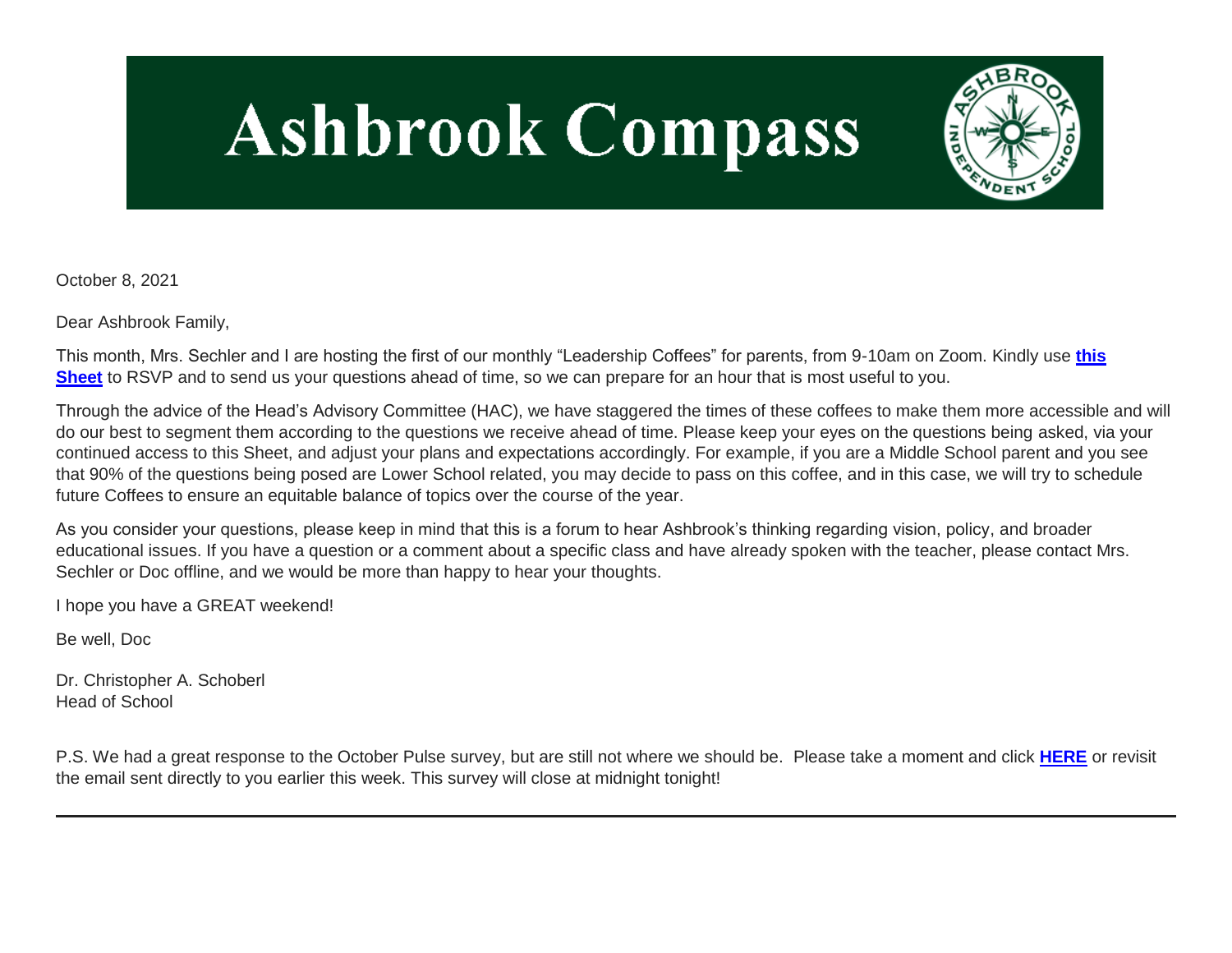**Next Week:**

**October 15** -- [PTO Mini-Grant applications](http://link.mystudentsprogress.com/ls/click?upn=n7jYKe39nC4PrVAw2BzaOolgU5XUleaJ61qfvNJxTW3uoi8RFzNYUfSc1qXdqajA34djZWrxIBJBxzp2whbybvqIYp3dDOkCDgKesziBdClenDsTc-2FUGtZuJNxIh5RAijA4c-2FxLDZKxjmas3d9mUCg2OGUEiTYCsalquiRQy9vw-3DufFC_1PndbFfBoQGSZbxwXHHEexw3B2F0fG-2BUmuXm6a-2BX-2Bzt2l5m3NdVXT-2B5uqxwQXpUFLsvXFr89AgoLfevc-2B8qeniF42WnHeMLOG0Uq1Zae9ZZ3485lp52R-2Fp-2FMfFRiY1SDsDLAASoWXc4low7ELXGyahxYs7-2F29A5wNaVUm00dgnU3A1fDaA9-2FemyPKDN2YkeOs9iN4eqgr2109it3mAG2sI1lTSalfcRRufudYGq2waqpbGzCuZ8d5YgxWiGYg8PCti7Y1nFoyOVCv3-2F0RreH6Q1pHuPPdWh946unS25dZBtFWuvrjWJWQdl9hkiRBSnbejQiMqfucLsXmv1EXWXUjObymJfkSAHm71CLz-2BIO540DLOdGTfekHba8g9IYUpfkOQl-2FFUVMNU-2FhayldrrahYhBNoqL-2BlAFbfLu4dSYQGaqsV8Lk-2F-2FBcIdht4u6YBSn6) and Summer Months Character Traits entries due

**Upcoming Dates: October 20** -- Coffee/Tea with Leadership, 9 am via Zoom **October 21** -- Movie Night for grades 2-4 **October 22** -- Teacher In-service, No School **October 27** -- Last Day of Socktober **October 28** -- Picture Retakes **October 29** -- Ashbrook Spooktacular

**[2021-22 School Year Event Calendar](http://link.mystudentsprogress.com/ls/click?upn=t3AI3kjK1Pyk9qPfHnOahelBVVSIlRAa3GeSLMbkINmgHr3guxrPuqfp-2Bh-2FJW4nCZ4g8Gi3XkGXC-2FKATZbsSvlLtGaxynoxi8rg7wuoRjJ9ogb5HbX999Eip-2FZE6wLdBt-2FZXHJBS6zquMLtzN9wyAf-2BwWQPV3rI3lDDknuQ1JHMBzJ8gUYT-2F7YzNEwZY9IsL01sHprQ-2FIDOi-2FxvxQxcWetx3uPiVsOO-2BTqPctwW7ytf9RkxC1x3UjTIEBtRaqxRocHrr-2BmciBR4-2BJ-2F9FRK9RIbCVijz3zpNIIcd4PIsUMddSSVNBf6Erlmv-2BHBcLMpY-2BXATDQ1ruaOReFDZmWYSBv8U-2FG-2FKOr0yEkAwqSdMzdcQ3gq4Z79RZNOTZP4nGap5-2B4nzc4nIf29OyD3NhvJHQaLkc85sE-2FfYbPaGyyk6H2FOzJRYThJmT37US6LpTrGNlh9HxVTLYe1LpjcNTBXNJsSKlp-2BAa-2BVuGTdE8v33fTt9-2BgR-2BE9tSlDPzhNHxWPZ2RZ535aLRz3SoCCiPZR3EABfh4FMKDRC4z2q-2Bvjvbtim7SOD4kDD2r5XYSDBe4a3bcI5fNds6iRAQWmj3uDnwn3-2B3tKuGNT1JKaRpJXKTgGLzWZLAnNUo4fvdQC77H83vaK-2BM8PCeLuljt-2FRAsnx0cP-2FGdRouESOyMOB5ORkT-2BH-2Bkw4hRRiiTCpe61BsZqpA-2Bu-3P__1PndbFfBoQGSZbxwXHHEexw3B2F0fG-2BUmuXm6a-2BX-2Bzt2l5m3NdVXT-2B5uqxwQXpUFLsvXFr89AgoLfevc-2B8qenodJQJPFb8KEnHb81PgsDAGY3QdBONlaV-2FM-2Fi-2BBWXNdp9myA7Vu0UuLwDFRfXWSSy1dX6U8AdFAg-2F6zuH2UfsnLSee-2FClXnFBR5oz7xxEkFI0-2Feobi1io7GqN7kz5jPkGwYVh5ybywAWMcu6QXykoVM2q3jAkRvC-2BWIFK6oyThyjlNthExBU-2FLhPjqyPV2jFIXR3EMBGlR2ql9UOkCLtmKbQ1mAAgZ94HAEyw9kbRT4Uvq0jxwvn3BbhjH8HNHvvP-2FHOJvTXjYGogOfy4T-2Fij6u-2Bwlov7lYnlzv6dB60ytPvCuH8qCrd-2BDScx-2B2MUJ-2F9nDiGdIObhpCtBgStT-2BtCTuLK60rKSmJSnZB6i43-2FdvPK)**

### **Coffee/Tea with the Leadership**

You are invited to join Doc and Mrs. Sechler over a hot cup of coffee or tea while they answer your questions about all things Ashbrook! These opportunities will be held monthly alternating between morning and afternoon sessions. Please see the dates/times below as well as the link to enter questions you would like us to address. For our first session on October 20 at 9:00am, all questions should be submitted by October 14. We will share some of the topics we plan to cover ahead of time in the October 15 Compass.

Upcoming sessions of Coffee/Tea with the Leadership:

- October 20th 9:00am via Zoom Enter questions **[HERE](http://link.mystudentsprogress.com/ls/click?upn=VpBe6Z9t6RkEC4qAoQCeri-2FFFh7llDqKppeMq4GAyjRWQxckQw26M-2Bv6Io9sYjjz6W46CCH-2BubvpuVA63wKWOQQJss8C6Vt0wfy2dMmIAlPCF1ws7NpquVMTlBHkjSNygp1Q4BVNatlJxkvTtJdWaH8mC55iZ7bU9YEXcPleWTo-3D1i-t_1PndbFfBoQGSZbxwXHHEexw3B2F0fG-2BUmuXm6a-2BX-2Bzt2l5m3NdVXT-2B5uqxwQXpUFLsvXFr89AgoLfevc-2B8qenoWqchJd-2FSkC9EFJIFtJ85UMFAM9-2FotL18jRtMgzkt6LKb5N6rwAzeDPgdKNuqPuxO4h829EInzslgR-2B3tKdZVkXR9MHR2H6rX-2B6FAdlWnyIBkror66wcrXHuYDB7MWOz-2B8QezN0MSfq3D1XqMxpiax5bRLwGDoSmjnVtkYwKVJDPcuu-2FT2nqT63wo8iouM2wbHF4dATsAC0GHJNuEwWlqt2culJu3U7uKzaA3r-2BTUHZHvIZlB-2FZmS-2FxW4Pgrn6Qwb5ErNMTjDgRgnlps5dMf9kjVT39mpUU6Nk-2BOdEqZcrm9yuabWB4FNTk7X73yxgwmWiyZ6RaqqD-2BhrYPVPMCjibIJ1WF94MDgXiyf14nSn4O)** by October 14
- November 17th 2:30pm
- December 8th 9:00am
- January 26th 2:30pm
- February 16th 9:00am
- March 16th 2:30pm
- April 20th 9:00am
- May 18th 2:30pm
- June 8th 9:00am

## **Good Reading Habit**

Please check your Middle School child's backpack and, among everything else in there, make sure they always have a leisure reading title (a nonschool book) with them. This is a book they will be asked to retrieve if there is ever downtime in a class (rare, but it happens), the after school program, or study hall once all assigned work has been completed.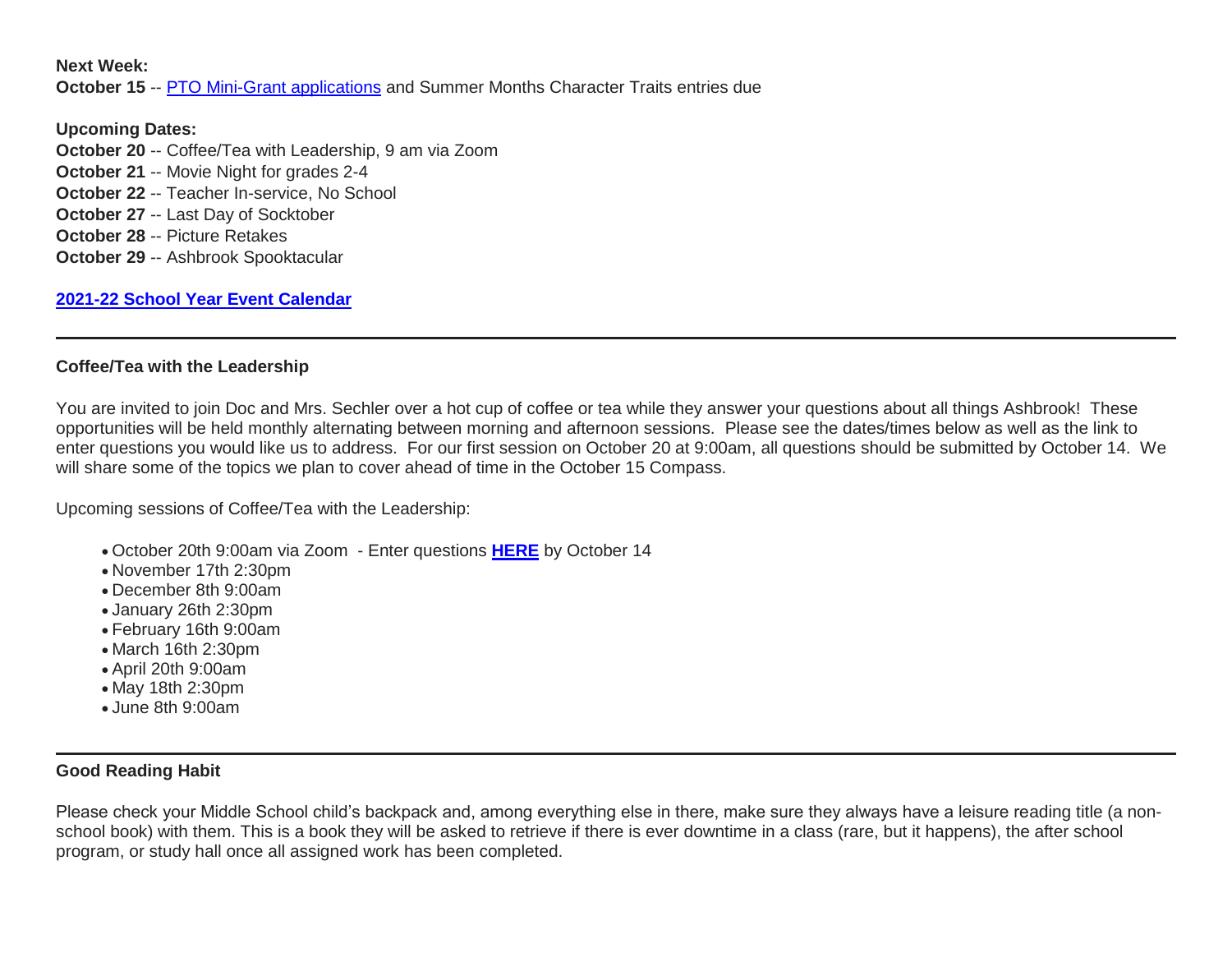## **Parent Partner Survey**

Thanks to the 22 parents who submitted responses to our Parent Partner Survey! The information you shared will provide our young Explorers with access to your professional, life experience, and recreational interests, skills, resources, and passions. This information has been shared with our teachers, who will definitely be in touch with you if they think your background will enrich the student experience in a class or an assembly.

### **Our Beginning School classes want you to know that it's Fire Safety Month!**

The Corvallis Fire Department is pleased to announce it will host a Drive-Through Open House TOMORROW, Saturday, October 9, from 10 am – 1 pm at the Solar Livestock Barn located at the Benton County Fairgrounds. Visitors will be able to remain in their vehicles as they drive through the barn to look at Fire Department engines, ladder trucks and rescue rigs, and have a chance to see Sparky the Fire Dog.

This year's fire safety theme is: "Learn the Sounds of Fire Safety." Make sure everyone in the home understands the sounds of the alarms and knows how to respond. Learn the sounds of your specific smoke and carbon monoxide alarms, check the manufacturer's instructions that came in the box, or search the brand and model online. With over 90% of all home fires caused by human inattention, it continues to be extremely important for families to make time for fire safety and share important fire safety information with all family members, particularly small children.

For more information regarding the Drive-Through Open House tomorrow, community members can call 541-766-6961 or email [fire@corvallisoregon.gov.](mailto:fire@corvallisoregon.gov)

## **Like Us!**

If you love our school, please post a brief comment on each site below (write one review, and cut and paste it 3 more times!). If you do not love our school, please let Doc know why!

- [Ashbrook on Yelp](http://link.mystudentsprogress.com/ls/click?upn=5XDbAd9r0ovG7GZusFBG8ArlBqeE5IAnSePqR8j-2B0JgGXBrXaMkUH5xXencE30HhlVXXC5H94MzNlHHHj-2FD-2FIolCcKTtNHJR9UEA7RgJlE4-3Dqm_N_1PndbFfBoQGSZbxwXHHEexw3B2F0fG-2BUmuXm6a-2BX-2Bzt2l5m3NdVXT-2B5uqxwQXpUFLsvXFr89AgoLfevc-2B8qentP-2BUtYGEhW6uafgAMfdws9tovu4fcIj6MlqnfpoYDB3M1nnWcVV8iB4eX6gGE36vi3z-2Flzsct2brBOaOQ4Bi0lYYJ4HlkQ2sCXSF3-2BKbVb-2FZlkT-2FelPEp-2BYWecD9WBxZaBQWP0Y0jRe2BhZBBI0Shn4VSh939KqGRnJ6i1Qe2e4smNt54M3nYClBJ7XO34LHOzrr5qsOYnJayTzA5jhvf8N6kuoG6ET8vF2J3KVc0U1ZjWiaM3hYx1-2FFR0uDAIYisKqn-2BnhzzAA3EYxHsrDKazP0MUPaBF-2FgfNEKxyJmwt8tJmXj1CGODp1NfEWFTFr-2FyCd3hLZuckYSGQv4dMD7QPhi4ZFw1sOZ6pJKDz4eGwx)
- [Ashbrook on Great Schools](http://link.mystudentsprogress.com/ls/click?upn=5XDbAd9r0ovG7GZusFBG8EQzakSobdT7E0C0fF-2FqIhx506H-2Bq-2BTUGm2jD1tBSD5tmI4rQj-2F317-2BMJGYpQ01qPARQ5On6VU7PUNFxs5e-2FIZVRVXb9qaVtJ6D333PKmSIOA7ot_1PndbFfBoQGSZbxwXHHEexw3B2F0fG-2BUmuXm6a-2BX-2Bzt2l5m3NdVXT-2B5uqxwQXpUFLsvXFr89AgoLfevc-2B8qenkNdcLKVn74mqxWUGhRMdE79lsNpIuKAt6yAs49wOEvoVCnOedOh4jYaF0X8yyNAT5fQ1MVxXwJo-2FMIXc2j-2BJc-2FqZFIBKfcFpUaViyKfhGX2fXy50MDmV-2BMILCZRaZaGzIEqxXcmhVBgYYlFUKvEUKqc4k08Fvlwoviq-2FavQSi-2BEoOtnd5U5kQcV5XPZwWELLccU1GjIdyqpLoughlTcSlrTqxggAlHfcn-2ByYB5h1HJRyBvHzOTkQMift9ygaNN0Go4e4sKqD8AypAE8eNYlvzT0D5XFZUgGJxOoZnJENgVR8TYrk3qFd7xCaJ-2BKelTBQBqtuN7772U8humVWmPBGotiAsHtfCYtyeSgRHw5PVz-2B)
- [Ashbrook on Niche](http://link.mystudentsprogress.com/ls/click?upn=5XDbAd9r0ovG7GZusFBG8M-2B2q7ptOINWHjeGmse6qDhpqzUuZRv0cvDW1eAiFLlcXRL5PB-2FO41b9X601CJ1E9jTRkCcyzos3SK3Nijdvfn0-3DWL0F_1PndbFfBoQGSZbxwXHHEexw3B2F0fG-2BUmuXm6a-2BX-2Bzt2l5m3NdVXT-2B5uqxwQXpUFLsvXFr89AgoLfevc-2B8qenmxdO0ur-2Fy4GCY-2FUdAb-2FJsil4exCJGKd9aRvvFHnG-2Bk3XRfP-2FqX14nW22H3V8Tgh8x64xyBFWurmEpCKzihWitbTQo1Zv5Ylcgvh0iEUrXUurXRWhVnukg56APbrlFqD5yDsVd6JkDbSI5XjMofwPQXSV342yNWUfKH9GmdF0DkFnvs-2FIt02lydreg1mThHNc7nkflzxtqsTZB70ZMfqldmbJ-2B06HYDoTnpUAIsAB3L0wQuEwjK6gBw5iAtNrl9bWXDiVNYXE4QSwr-2BdMw7Pg058-2FN5R97Lm6YM1OeMhTo1I9QfXVjoWEd9Vln7yXM0MsV9E5YplJU6A3gvdNANdeWonkKNvzkhmZZ38PBJIIZnJ)
- [Ashbrook on Google Reviews](http://link.mystudentsprogress.com/ls/click?upn=5XDbAd9r0ovG7GZusFBG8EZknkiar5TD-2BKh9YYHYaWWfbe9a8h0vwBtdQjr6ISrRdjnLqhc6vpiNsNq9i6Kw9h-2F-2ByiUr-2BKRAzyfzUgJd-2Bbk7BiU-2F-2FzRjkR336yUpGlyG2j-2FaeoijcTQ-2B1B9XJsiktHc8HgDty22XX64BX-2FVibocXg-2BBDGiVqpRi6U0mi93h2nqKjTgYmmGAq7uiaoHKJCp94d2CO49-2FyZCBHooUt2NmzMgxz-2FhMWdJUWzg8ibltp29jNANgPXB-2Fn62LESt2oLDp5mo5ibHxCyGK-2BDY7ajETG0qGOX2sKQpE4ufTfHHpxqDxtPG9lD3pK77rGFBHxiSyM7s9EoSwz4cP-2B06c33foPwhn-2BICq73EyAthFbFQvlUW9-2F8NecpVoODkNE9Fu5pqAL0SLqbqRsMvFh753x1htlIrdOfKnyZRnH2iV8FpCelsaRlxEqZtTud5-2B5tf84jbO4JJUEr1SWgs7b57OTsq6xvLXLLlm4yJLRyDGE3TeKp1lNG1fGBp-2BgoL-2BZpIBsyqEDFbX4g9PfpkT0ey9ANFYJHnF8jjFzsDALrNUw4aXskM1UbCUCnQqTtA9boCmQaxmGohoJHlslLGCmA9JhtmAuX6DpfG7Rf0m75u3MxEQmjZkC9u5QqB2xk40VdgcoSe8qfDjb6tGfJrub8M5rs0mK5KjE2CTjp-2FE2Um87ZzPBhUSkm7hzF480BbTZr8LDiLYi-2B7cBv58BuTVaISJ3r8nR8oYhnzwfU8p-2Fy25SpnL79mk6s06qpPUgKAS1QCFzmP-2Bm7b-2FgYqburCpUsVoLW-2FKYWSn1ZAx3dP-2FpkRTYN7qc0OFf9JadUyeOw-2BAPfgMQTFigXsXqFLA-2Bw-2FfMQlb4JLrAcN9SGOOpnwqY-2FtXvspUXtRNV-2BdEKp58O5Y67eOF2WBVdJ4fgv53dV3Z92ptMfR4p5f-2FUTwZh51vVN70lF9cyksHDDp034zxtP-2BccuuSx0J6R0DwK6LrE4b0iFQisQKM9VgZvnP1ZCYimB44X-2F0b8VUcF_1PndbFfBoQGSZbxwXHHEexw3B2F0fG-2BUmuXm6a-2BX-2Bzt2l5m3NdVXT-2B5uqxwQXpUFLsvXFr89AgoLfevc-2B8qents-2Byw7lidzElBfetZKrFZoB3RojEAaJnLfoou9md2NYS7DyD57-2FWeYIAEfpA99oeyKy5oITWIR2-2BmikusG-2FwPG1IF4nlcNKjaSoWQyhC-2FvEZdIc69twxqP-2BUipie8mLuv8AntVbkHm13lCA51MP0I7Cw6lNL7ezgp7aAU-2BGgGSg3lwTxffzK5fwTEkDpw6XMGiQtxXseT7U-2BGS4u1IbALAC3sErrUc7Ft5AvUGDBed1wwiEApoMELw1swIKSez7Bbud2FGtib5teuvI6q5FOYd5g-2B9w5aRoPv1r-2BbtDT1yAK6yD8o2dAKxcjU73j-2F1-2BiPnNIPFdXxdXjr5kElU4MrAe0LPXgJhYstM-2BE319r5jB)

## **Socktober is underway!**

You can drop off new socks in the bin by the front door or you can buy them online and have them delivered to The Ashbrook Sockdrive, 4045 SW Research Way, Corvallis, OR 97333. The socks will be donated to shelters throughout Corvallis at the end of the month.